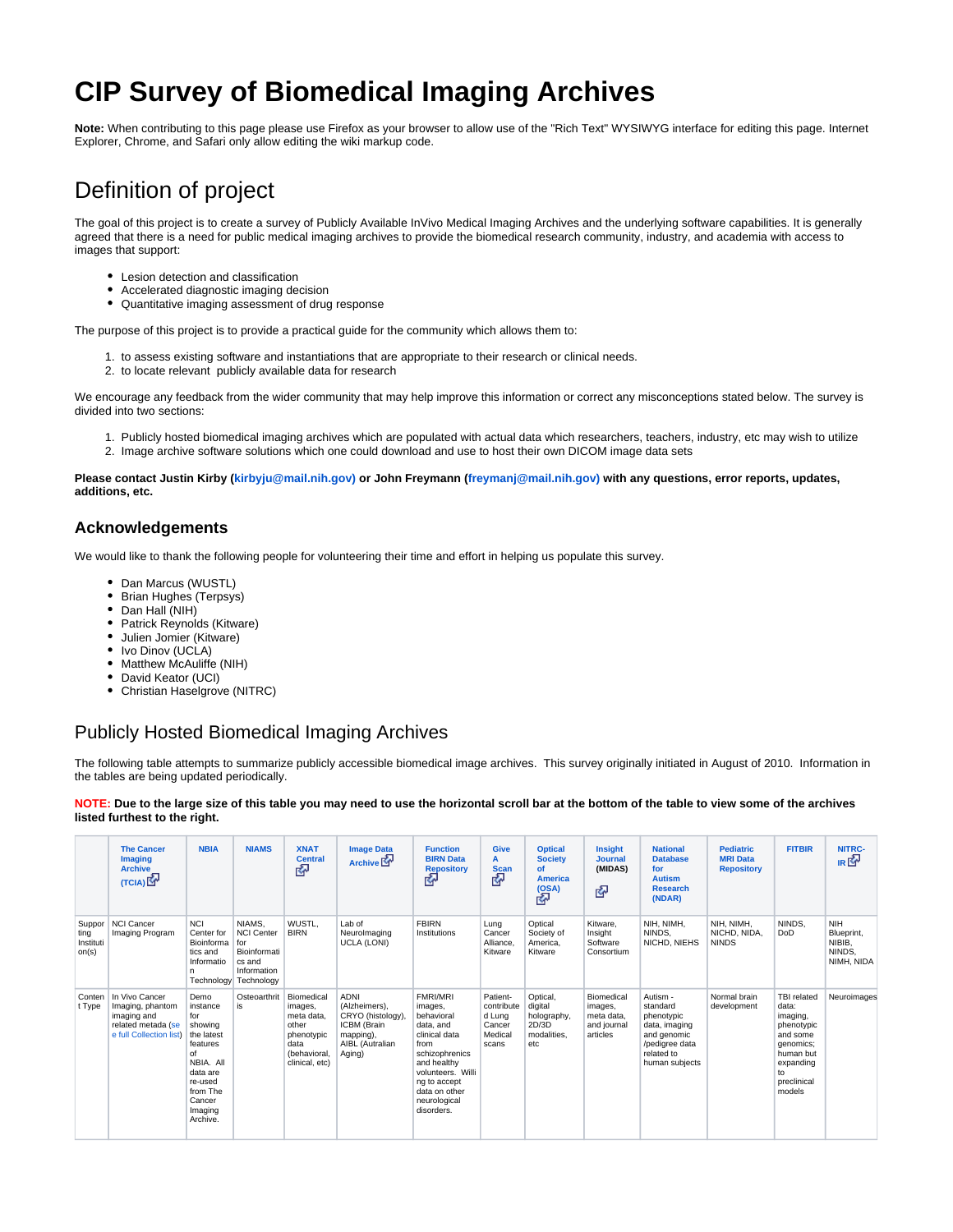| Archiv<br>е<br>Softwa<br>re                                    | NBIA, AIM Data<br>Service (XML<br>image metadata),<br>and a Clinical Data<br>relational database                                                                                                                                                                                                          | <b>NBIA</b>                                                                                                                                                              | <b>NBIA</b>                                                                                                                                  | <b>XNAT</b>                                                                                         | Image Data<br>Archive                                                                                                                                                                                                                                                                                                                | Human Imaging<br>Database (HID)                                                                                                                                                                                                | <b>MIDAS</b>                                                               | <b>MIDAS</b>                                                                                                               | <b>MIDAS</b>                                                                                                                                                 | custom                                                                                                                                                                                                                                                                                                                                     | Same as NDAR<br>(custom)                                 | Biomedical<br>Research<br>Informatics<br>Computing<br>System<br>(BRICS)<br>NIH<br>developed<br>- custom                                                                                                                                                         | <b>XNAT</b>                                                                                                                        |
|----------------------------------------------------------------|-----------------------------------------------------------------------------------------------------------------------------------------------------------------------------------------------------------------------------------------------------------------------------------------------------------|--------------------------------------------------------------------------------------------------------------------------------------------------------------------------|----------------------------------------------------------------------------------------------------------------------------------------------|-----------------------------------------------------------------------------------------------------|--------------------------------------------------------------------------------------------------------------------------------------------------------------------------------------------------------------------------------------------------------------------------------------------------------------------------------------|--------------------------------------------------------------------------------------------------------------------------------------------------------------------------------------------------------------------------------|----------------------------------------------------------------------------|----------------------------------------------------------------------------------------------------------------------------|--------------------------------------------------------------------------------------------------------------------------------------------------------------|--------------------------------------------------------------------------------------------------------------------------------------------------------------------------------------------------------------------------------------------------------------------------------------------------------------------------------------------|----------------------------------------------------------|-----------------------------------------------------------------------------------------------------------------------------------------------------------------------------------------------------------------------------------------------------------------|------------------------------------------------------------------------------------------------------------------------------------|
| Login<br>accoun<br>required                                    | No. Public data is<br>accessible without<br>logging in. Some<br>special restricted-<br>access data sets<br>do require free<br>registration. Regist<br>er on the TCIA<br>website.                                                                                                                          | For<br>advanced<br>site<br>features<br>or limited<br>access<br>data sets,<br>but is not<br>required<br>for<br>accessing<br>public<br>data.<br>Click here<br>to register. | Yes. Regist<br>er on the<br><b>NIAMS</b><br>website.                                                                                         | For<br>accessing<br>limited<br>access<br>data sets,<br>but not for<br>public data                   | Yes, via web https:<br>//ida.loni.ucla.edu<br>/login.jsp                                                                                                                                                                                                                                                                             | No (email<br>requested)                                                                                                                                                                                                        | No                                                                         | For<br>accessing<br>limited<br>access data<br>sets, but not<br>for public data                                             | Only for<br>submitting<br>data.                                                                                                                              | Yes                                                                                                                                                                                                                                                                                                                                        | Yes                                                      | Yes                                                                                                                                                                                                                                                             | For<br>accessing<br>limited<br>access<br>data sets,<br>but not for<br>public data                                                  |
| Explicit<br>data<br>sharing<br>policy                          | Yes <b>K</b> , with<br>options for<br>uploading fully<br>open or limited<br>access data sets                                                                                                                                                                                                              | Yes, with<br>options<br>for<br>uploading<br>fully open<br>or limited<br>access<br>data sets                                                                              | Yes, found<br>here                                                                                                                           | No, data is<br>made<br>public or<br>restricted<br>as specified<br>by the user<br>who<br>uploads it. | Yes. IDA User<br>Manual.                                                                                                                                                                                                                                                                                                             | All data is<br>made publicly<br>accessible.                                                                                                                                                                                    | All data<br>is made<br>publicly<br>accessibl<br>е.                         | Yes, found he<br>re ⊠ <sup>a</sup>                                                                                         | All data is<br>made<br>publicly<br>accessible<br>(varying<br>licenses)                                                                                       | Yes, found here                                                                                                                                                                                                                                                                                                                            | Similar to<br>NDAR but there<br>is no explicit<br>policy | Yes, https:// No<br>fitbir.nih.<br>gov/jsp<br>/about<br>/policy.jsp                                                                                                                                                                                             |                                                                                                                                    |
| Numbe 6,117<br>r of<br>Regist<br>ered<br>Users<br>(or NA)      |                                                                                                                                                                                                                                                                                                           | 2,712                                                                                                                                                                    | 46                                                                                                                                           | $-1,000$                                                                                            | >1,000                                                                                                                                                                                                                                                                                                                               | N/A                                                                                                                                                                                                                            | N/A                                                                        |                                                                                                                            | 2,657                                                                                                                                                        | 60 for data<br>access<br>100-200 for<br>data submission                                                                                                                                                                                                                                                                                    | $-30$                                                    | $15 - just$<br>starting                                                                                                                                                                                                                                         | 1976 users<br>as of April,<br>2015                                                                                                 |
| Accepti<br>ng<br>new<br>data                                   | Yes, proposals are<br>accepted via email<br>and reviewed<br>monthly by the<br><b>TCIA Advisory</b><br>Committee.<br>Acceptance<br>criteria is<br>summarized here:<br>Requesting<br>Permission to<br><b>Upload your Data</b><br>酬                                                                          | No                                                                                                                                                                       | More data<br>is being<br>added as<br>part of the<br>official<br>initiative,<br>but<br>external<br>proposals<br>are not<br>being<br>accepted. | Yes, users<br>can register<br>accounts<br>and upload<br>data                                        | Yes, see section 9<br>in the Appendix of<br>the LONI Policies<br>& Procedures                                                                                                                                                                                                                                                        | Yes, https://ww<br>w.<br>birncommunity.<br>org/about<br>/contact/                                                                                                                                                              | Yes,<br>through<br>Lung<br>Cancer<br>Alliance.<br>Learn<br>more here<br>s. | Yes, new<br>data may be<br>added as<br>part of future<br>Optical<br>Society of<br>America<br>publications<br>are released. | Yes, users<br>can register<br>accounts<br>and upload<br>data.                                                                                                | Yes, learn more No<br>here <b>Ex</b>                                                                                                                                                                                                                                                                                                       |                                                          | Yes,<br>FITBIR has<br>established<br>a two-<br>tiered<br>submission<br>strategy to<br>ensure<br>high quality<br>and to<br>provide<br>maximum<br>benefit to<br>investigator<br>s. See the<br>Data<br>Submission<br><b>Procedures</b><br>for more<br>information. | Yes. Comm<br>unity-<br>generated<br>data sets<br>may be<br>suggested<br>for<br>inclusion. C<br>ontact mode<br>rator@nitrc.<br>org. |
| Central<br>curatio<br>n<br>/review                             | Yes, a multiple<br>tiered de-<br>identification and<br>QC process is<br>utilized involving<br>both human<br>review and<br>systematic<br>analysis. The<br>process is<br>summarized in<br>detail on the TCIA<br>De-Identification<br><b>Knowledge Base</b><br>and What to<br>Expect as an<br>Image Provider | No                                                                                                                                                                       | Yes,<br>performed<br>by NIAMS<br>staff.                                                                                                      | No                                                                                                  | Collaborators strip<br>all personal info<br>from data prior to<br>submission to<br>LONI. Then LONI<br>auto filters again,<br>to ensure that<br>there are no PHI<br>in the files<br>(especially if the<br>data is binary)<br>and stores the<br>data in<br>quarantine, until it'<br>s approved for<br>posting to the web<br>interface. | PHI must be<br>removed by the<br>submitting<br>institution prior<br>to giving the<br>data to the<br>FBIRN.<br><b>FBIRN</b> also<br>performs a<br>review to make<br>sure there<br>aren't any de-<br>identification<br>problems. | Yes,<br>performed<br>by Lung<br>Cancer<br>Alliance                         | Yes,<br>performed by<br>the Optical<br>Society of<br>America                                                               | Yes, some<br>QC<br>performed<br>by Kitware<br>staff and<br>peer<br>reviews. Mo<br>st data is de-<br>identified by<br>the<br>submitter<br>prior to<br>upload. | Sites do their<br>own de-<br>identification<br>any way they<br>prefer, so long<br>as it meets their<br>IRB's approval.<br>Pre-validation<br>is performed to<br>ensure all data<br>conforms<br>/harmonizes to<br>the autism data<br>dictionary. QA<br>is also<br>performed by<br>NDAR staff to<br>check for<br>identifiable<br>information. | Archived<br>project, no<br>longer receiving<br>new data. | Yes, pre-<br>validation<br>is<br>performed<br>to ensure<br>all data<br>conforms<br>to the<br><b>NINDS</b><br>CDEs. QA<br>is also<br>performed<br>by staff to<br>check for<br>personal<br>identifiable<br>information.                                           | Yes,<br>performed<br>by NITRC.                                                                                                     |
| Availab<br>ility                                               | ~99%, hosted on a<br>redundant<br>/Uptime production system<br>at WUSTL                                                                                                                                                                                                                                   | $-99%$<br>hosted on<br>a<br>redundant<br>production<br>system at<br><b>NCI CBIIT</b>                                                                                     | $-99%$<br>hosted on<br>a<br>redundant<br>production<br>system at<br><b>NCI CBIIT</b>                                                         | $-99%$                                                                                              | Continuous (no<br>exact % specified)                                                                                                                                                                                                                                                                                                 | Continuous (no<br>exact%<br>specified)                                                                                                                                                                                         | $-99.9\%$<br>hosted<br>on a<br>productio<br>n server<br>at Kitware         | $-99.9\%$<br>hosted on a<br>production<br>server at OSA                                                                    | $-99%$<br>hosted on a<br>production<br>server at<br>Kitware                                                                                                  | ~99%, imaging<br>data hosted on<br>Amazon and<br>metadata<br>hosted by NIH.                                                                                                                                                                                                                                                                | ~99%, hosted<br>by NIH.                                  | $-99%$<br>hosted by<br>NIH.                                                                                                                                                                                                                                     | $-99.9\%$<br>hosted on<br>production<br>servers at<br>UCSD.                                                                        |
| Project<br>- or<br>Collect<br>ion-<br>based<br>groupi<br>ngs?  | Yes                                                                                                                                                                                                                                                                                                       | Yes                                                                                                                                                                      | Yes                                                                                                                                          | Yes                                                                                                 | Yes                                                                                                                                                                                                                                                                                                                                  | Yes                                                                                                                                                                                                                            | Yes                                                                        | Yes                                                                                                                        | Yes                                                                                                                                                          | Yes                                                                                                                                                                                                                                                                                                                                        | No                                                       | Yes                                                                                                                                                                                                                                                             | Yes                                                                                                                                |
| Size<br>of<br>Curren<br>t<br>Volume                            | TCIA: 2.26 TB<br>NLST-LSS: 6.5 TB<br><b>NLST-ACRIN: 4.8</b><br>TB <b>EP</b><br><b>Total: 13.56 TB</b>                                                                                                                                                                                                     | $-21GB$                                                                                                                                                                  | $-7.5TB$                                                                                                                                     | 1 TB                                                                                                | 0.7 PB                                                                                                                                                                                                                                                                                                                               | $-2TB$                                                                                                                                                                                                                         | 33GB                                                                       | $-50GB$                                                                                                                    | $-60GB$                                                                                                                                                      | $-2TB$                                                                                                                                                                                                                                                                                                                                     | $-2TB$                                                   | 0.5TB                                                                                                                                                                                                                                                           | 1.5 TB                                                                                                                             |
| Numbe<br>r of<br>patient<br>s<br>/subjec<br>ts with<br>imaging | TCIA: 5,997<br><b>NLST-LSS: 17,043</b><br><b>NLST-ACRIN:</b><br>9,211<br>Total: 32,251                                                                                                                                                                                                                    | 32                                                                                                                                                                       | 4,796                                                                                                                                        | 3,494                                                                                               | >120,000                                                                                                                                                                                                                                                                                                                             | $-300$                                                                                                                                                                                                                         | 37                                                                         | N/A                                                                                                                        | $>$ 200, plus<br>some non-<br>patient data                                                                                                                   | 2500 NDAR                                                                                                                                                                                                                                                                                                                                  | 550 (migrated<br>into NDAR)                              | 200                                                                                                                                                                                                                                                             | 6854<br>subjects                                                                                                                   |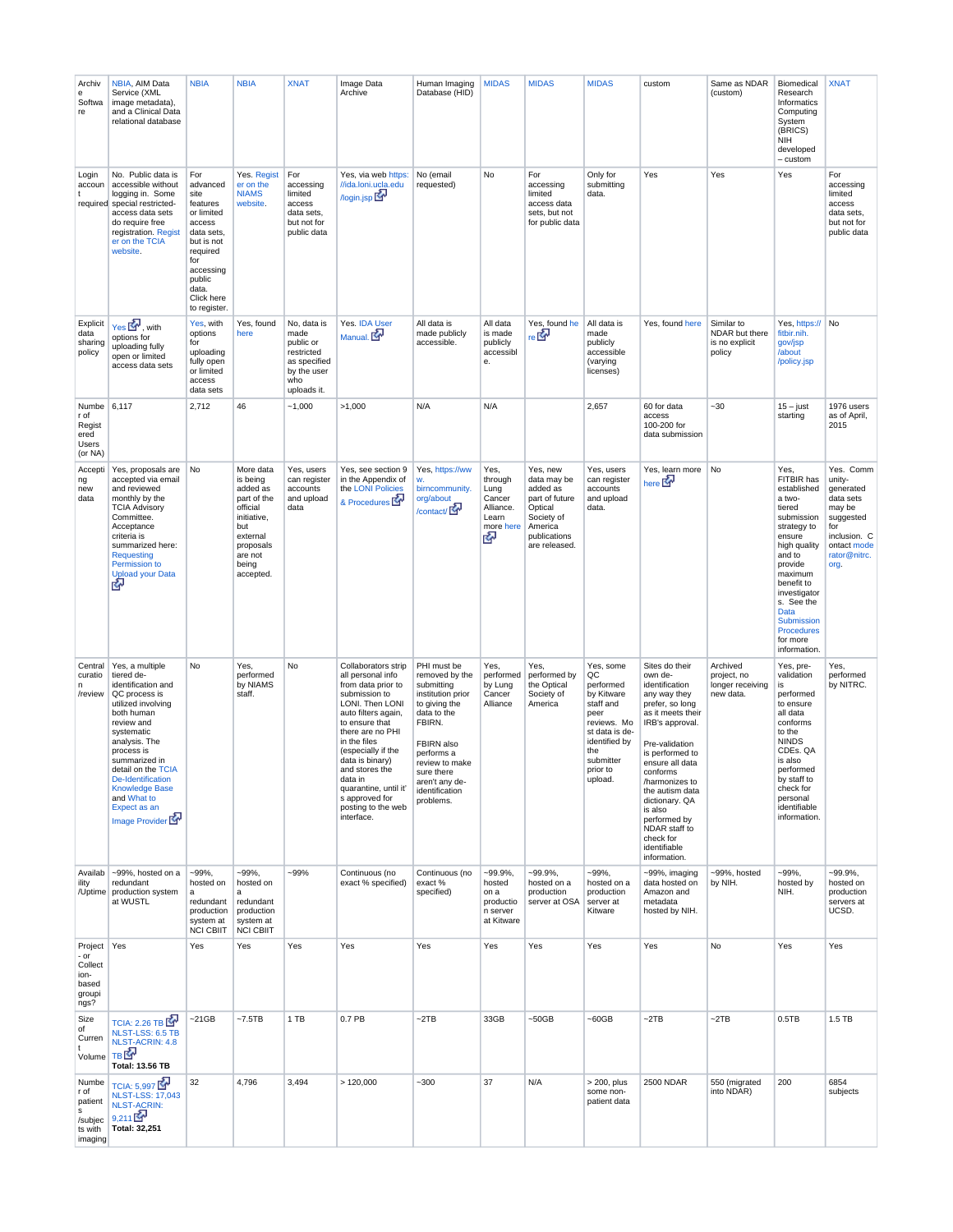| Numbe<br>r of<br><b>DICO</b><br>М<br>Tags<br>query-<br>able | 2 via the Simple<br>Search, ~90 via<br>the Advanced<br>Search, and all<br>DICOM metadata<br>can be queried<br>using the Text<br>Search option.                                                                                                   | 2 via the<br>Simple<br>Search,<br>~90 via<br>the<br>Advanced<br>Search,<br>and all<br><b>DICOM</b><br>metadata<br>can be<br>queried<br>using the<br>Text<br>Search<br>option. | $-90$                                                                                                                                  | ~50                                                                                                   | 50                                                                                  | 0                                                                                                       | 22<br>(imaging<br>parameter<br>s in<br>query<br>interface)                                                                                                           | N/A                                                                              | 22 (imaging<br>parameters<br>in query<br>interface)                                                                             | 9, with full<br>listing from data<br>dictionary. (4<br>NDAR, 5<br>Pediatric MRI)                                                                                                                                                                                                                                                                                                                                               | 9, with full<br>listing from data<br>dictionary. (4<br>NDAR, 5<br>Pediatric MRI)      | 10                                                                                                                                                                                                                                           | N/A                                                                                                                                                                                              |
|-------------------------------------------------------------|--------------------------------------------------------------------------------------------------------------------------------------------------------------------------------------------------------------------------------------------------|-------------------------------------------------------------------------------------------------------------------------------------------------------------------------------|----------------------------------------------------------------------------------------------------------------------------------------|-------------------------------------------------------------------------------------------------------|-------------------------------------------------------------------------------------|---------------------------------------------------------------------------------------------------------|----------------------------------------------------------------------------------------------------------------------------------------------------------------------|----------------------------------------------------------------------------------|---------------------------------------------------------------------------------------------------------------------------------|--------------------------------------------------------------------------------------------------------------------------------------------------------------------------------------------------------------------------------------------------------------------------------------------------------------------------------------------------------------------------------------------------------------------------------|---------------------------------------------------------------------------------------|----------------------------------------------------------------------------------------------------------------------------------------------------------------------------------------------------------------------------------------------|--------------------------------------------------------------------------------------------------------------------------------------------------------------------------------------------------|
| Metad<br>ata<br>Availab<br>ility                            | Wide variety of<br>clinical, genetic,<br>and image<br>segmentation<br>/annotation<br>available is<br>available for<br>various data<br>sets. Full<br>summary can be<br>viewed here <b>Ext</b> in<br>the "Supporting<br>Data Available"<br>column. | None                                                                                                                                                                          | None                                                                                                                                   | Various<br>clinical and<br>other<br>metadata                                                          | Biospecimen,<br>clinical,<br>pathological,<br>neuropsychiatric,<br>and demographic. | Yes, extensive<br>behavioral data<br>and clinical<br>data.                                              | Some<br>unstructur<br>ed<br>clinical<br>data<br>such as<br>patient<br>age,<br>cancer<br>stage,<br>recurrenc<br>e, and<br>treatment<br>informatio<br>n.               | Associated<br>articles,<br>figures,<br>publication-<br>specific<br>metadata, etc | Unstructured<br>clinical data<br>as well as<br>publication-<br>specific<br>metadata                                             | <b>NDAR</b> contains<br>all human<br>subjects data<br>related to<br>autism<br>research<br>funded by the<br>NIH and<br>others. Outside<br>of the NDAR<br>data dictionary,<br>Metadata<br>supporting<br>project<br>definition and<br>research<br>results are<br>provided (see<br>data from<br>papers).                                                                                                                           |                                                                                       | Yes, all<br>metadata<br>is collected<br>using<br><b>NINDS</b><br>CDEs                                                                                                                                                                        | Gender,<br>age,<br>handedness<br>, diagnosis,<br>and MR<br>acquisition<br>parameters.<br>Various<br>cognitive<br>assessment<br>s and other<br>rich<br>metadata<br>available<br>for some<br>data. |
| Data<br>submis<br>sion<br>/downl<br>oad<br>metho<br>ds      | Submission via<br>DICOM or HTTPS<br>protocols using CTP<br>Download via<br>Java Webstart<br>client. A REST API<br>is also available<br>with documentation.                                                                                       | Submissio<br>n via<br>DICOM or<br><b>HTTPS</b><br>protocols<br>using CTP<br>☞.<br>Download<br>via Web<br>(zip),<br>FTP, Java<br>Webstart<br>client                            | Submission<br>via DICOM<br>or HTTPS<br>protocols<br>using CTP<br>密<br>Download<br>via Web<br>(zip), FTP,<br>Java<br>Webstart<br>client | Submission<br>via Web UI<br>or DICOM<br>protocol. D<br>ownload via<br>Web (zip)<br>or Java<br>applet. | Secure web<br>upload                                                                | Downloads via<br>Web UI,<br>Submissions<br>via https://www.<br>birncommunity.<br>org/about<br>/contact/ | Submissi<br>on via<br>Web UI,<br>Download<br>via Web<br>(zip).                                                                                                       | Submission<br>via Web UI,<br>Download via<br>Web (zip).                          | Submission<br>via Web UI,<br><b>DICOM</b><br>push,<br>MIDASDeskt<br>op.<br>Download<br>via Web<br>$(zip)$ ,<br>MIDASDeskt<br>op | A custom Java<br>Webstart<br>application<br>allows SFTP<br>/Amazon S3<br>transfers. MIPA<br>V is offered as<br>an optional<br>method for de-<br>identification. S<br>ubmission is<br>harmonized to<br>the autism data<br>standard using<br>custom data<br>validation<br>software.<br>Download<br>methods<br>include<br>multithreaded<br>download from<br>the Amazon<br>Cloud or push<br>to cloud<br>computational<br>pipeline. | Not applicable.                                                                       | They can<br>use MIPAV<br>for<br>submitting<br>images.<br>Submission<br>s must<br>conform to<br><b>FITBIR</b><br>Data<br>Dictionary<br>(NINDS<br>CDEs). A<br>custom<br>Java<br>Webstart<br>application<br>allows<br><b>SFTP</b><br>transfers. | Upload by<br>arrangemen<br>t. Downloa<br>d via Web<br>(zip), Java<br>applet, or<br>REST API.                                                                                                     |
| Helpde<br>sk<br>Support                                     | Yes, the TCIA<br>Helpdesk <b>K</b> supp<br>orts both end<br>users and<br>submitters. They<br>provide phone and<br>email support<br>during regular<br>business hours<br>Mon-Fri.                                                                  | Yes, CBIIT<br>Applicatio<br>n Support                                                                                                                                         | Yes, CBIIT<br>Application<br><b>Support</b>                                                                                            | Via XNAT<br>discussion<br>group                                                                       | dba@loni.ucla.edu                                                                   | Yes, via https://<br>www.<br>birncommunity.<br>org/about<br>$/$ contact/ $\overline{\mathbb{R}^n}$      | Technical<br>issues<br>can be<br>sent to mi<br>das@publ<br>ic.kitware.<br>com or<br>click here<br>for Admin<br>istrative<br>support<br>and other<br>questions<br>Exp | Contact<br>infobase@os<br>a.org.                                                 | Contact<br>midas@publi<br>c.kitware.<br>com                                                                                     | Yes, available<br>at<br>ndarhelp@mail.<br>nih.gov.                                                                                                                                                                                                                                                                                                                                                                             | Yes,<br>pedsmri@mail.<br>nih.gov.                                                     | Yes, FITBI<br>R-<br>help@mail.<br>nih.gov                                                                                                                                                                                                    | Contact mo<br>derator@nit<br>rc.org.                                                                                                                                                             |
| Affiliati<br>on<br>with<br>Journal                          | Not directly, but<br><b>Digital Object</b><br>Identifiers can be<br>provided for<br>integration with<br>publications. TCIA<br>is also a<br>recommended<br>repository for<br>Nature's Scientific<br>Data journal.                                 | No                                                                                                                                                                            | No                                                                                                                                     | No                                                                                                    | Yes, NeuroImage<br>密                                                                | No                                                                                                      | No                                                                                                                                                                   | Yes, Optics<br>Info Base                                                         | Yes, Insight<br>Journal <b>K</b>                                                                                                | No                                                                                                                                                                                                                                                                                                                                                                                                                             | No                                                                                    | No                                                                                                                                                                                                                                           | <b>No</b>                                                                                                                                                                                        |
| Intend<br>ed<br>Audien<br>ce(s)                             | Cancer<br>researchers,<br>engineers and<br>developers,<br>professors                                                                                                                                                                             | Anyone<br>interested<br>in testing<br>the<br>functionalit<br>y of the<br><b>NBIA</b><br>software.                                                                             | Osteoarthrit   All imaging<br>is<br>researchers                                                                                        | research                                                                                              | Neuroimaging and<br>genetics research                                               | Neuroimaging<br>research                                                                                | Lung<br>cancer<br>researche<br>rs                                                                                                                                    | Optical<br>Society of<br>America<br>subscribers                                  | All imaging<br>research                                                                                                         | Autism<br>researchers<br>(clinical<br>/phenotype<br>/genomic), both<br>those receiving<br>autism related<br>NIH grants and<br>other<br>investigators<br>sponsored by<br>an NIH<br>recognized<br>institution with<br>a current<br>federal-wide<br>assurance.                                                                                                                                                                    | Neuroscientists<br>interested in<br>normative brain<br>study of child<br>development. | TBI<br>researchers   ng research                                                                                                                                                                                                             | Neuroimagi                                                                                                                                                                                       |